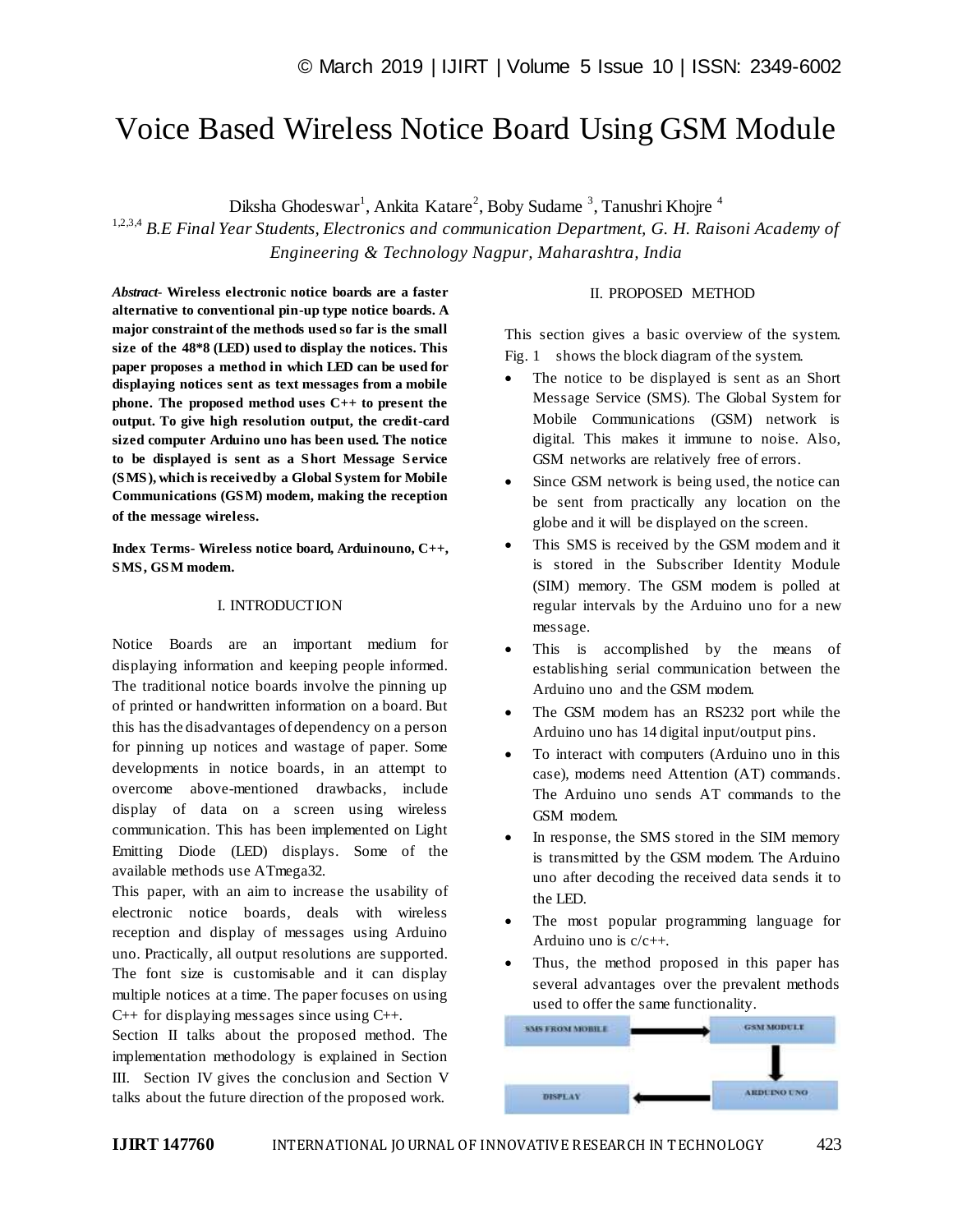

Fig.1. Block diagram of the system

III. IMPLEMENTATION

This section explains the execution flow from establishing serial communication between the GSM modem and to displaying the message on the LED.



Fig.3. Implementation flow chart

As shown in Fig.3, first the serial communication is established. Instructions are given to GSM modem using AT commands. All the AT commands used are listed in Table 1.

The presence of SIM card in the GSM modem is checked using command number 1 of Table I. Fig. 4 shows SMS sent from the mobile phone.

TABLE I. LIST OF AT COMMANDS USED [6]

| SR. NO.                 | <b>AT COMMAND</b>                     | <b>FUNCTIONS</b>                        |
|-------------------------|---------------------------------------|-----------------------------------------|
|                         | $AT+CSMINS?$                          | $\overline{\text{SIM}}$ inserted status |
|                         |                                       | reporting                               |
|                         | $AT+CMGL$<br>$\overline{\phantom{0}}$ | This command returns                    |
|                         | " $ALI$ "                             | with<br>messages<br>a                   |
|                         |                                       | status value                            |
| $\mathbf{\overline{3}}$ | $AT+CMGD = 0$                         | This command deletes                    |
|                         |                                       | a message                               |



Fig.4. Screenshot showing one message only with time

When a new SMS is received, the GSM modem gives an unsolicited response. After receiving this response, an AT command 2 of Table I is sent. The reply given by the GSM modem to AT command number 2 is shown in Fig. 5. This reply is saved for archival purpose. The file is shown in Fig. 5.

| <b>24.TI</b>                                 |                                                                                                                                                                                                                                      |
|----------------------------------------------|--------------------------------------------------------------------------------------------------------------------------------------------------------------------------------------------------------------------------------------|
| AT+CHGF-1                                    |                                                                                                                                                                                                                                      |
| AT+CHGSHEESSOOF1892=                         |                                                                                                                                                                                                                                      |
| MENSAGE 1                                    |                                                                                                                                                                                                                                      |
|                                              |                                                                                                                                                                                                                                      |
| <b>Add</b>                                   | 12000                                                                                                                                                                                                                                |
| AT+CHAF+1                                    | <b>LAND</b><br>œ                                                                                                                                                                                                                     |
| AT+CMGd - T350021842*                        | <b>THE PERSON</b><br><b>THE REAL</b><br>. .                                                                                                                                                                                          |
| ment in the stations.<br><b>MESSAGE X</b>    | . .<br><b>STELL UP</b><br><b>HALL RESULTING CO.</b><br><b>DOUGLASS</b><br><b>Contractor</b>                                                                                                                                          |
| 26.25                                        | 91111110<br><b>Complete</b>                                                                                                                                                                                                          |
|                                              | <b>UTHING HALL</b><br><b>COLLECT</b>                                                                                                                                                                                                 |
| AT+CHGFHL                                    | <b>The Committee of the Committee of the Committee of the Committee of the Committee of the Committee of the Committee</b>                                                                                                           |
| AT+CHOO-PTAS002INN2"<br><b>RESIDENCE</b> III | <b>ALLEN BURGLARES IN CONTRACT</b>                                                                                                                                                                                                   |
|                                              | <u> 1989 - John Marie Barn, mars film ann an 1989 - Barn ann an 1989 - Barn ann an 1989 - Barn ann an 1989 - Barn ann an 1989 - Barn ann an 1989 - Barn ann an 1989 - Barn ann an 1989 - Barn ann an 1989 - Barn ann an 1989 - B</u> |
|                                              | and the state of the state of the state of the state of the state of the state of the state of the state of the<br>All the the state of the state of the state of the state of the state of the state of the state of the state of   |

Fig. 5. Message highlighting time of receipt of SMS SIM cards have limited memory. To avoid loss of messages received in case the SIM memory is full, the SIM memory is cleared after fetching the SMS. This is done by using another AT command (Table I serial no. 3)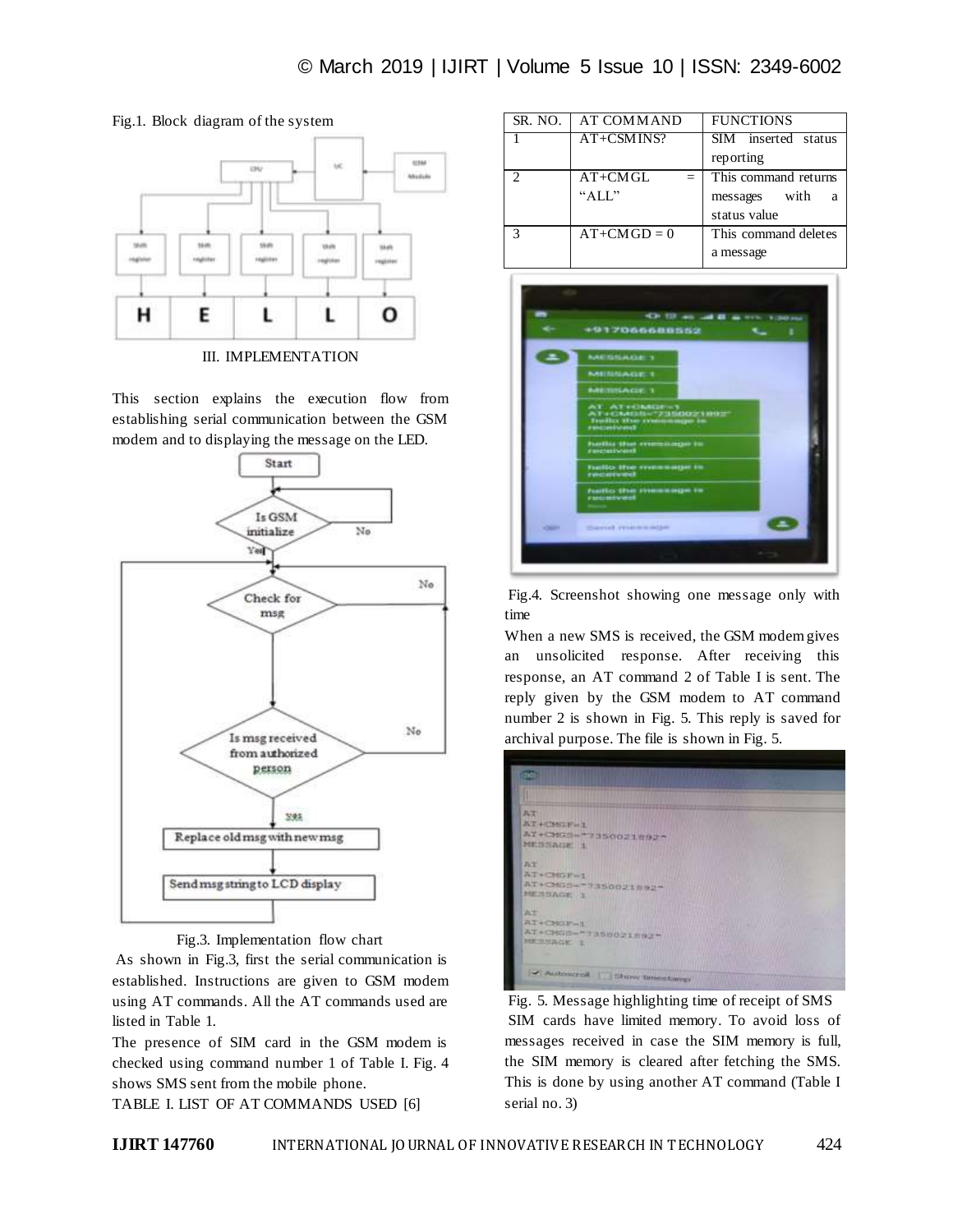In this paper, the C++ script has been used to communicate with the GSM modem and C++ has been used to display messages.



Fig . 5 Output of the Project

Fig. 5 "Output of the Project" shows the message on the display on 48\*8 LED matrix, which is sent by the mobile via GSM module. The LED display has internal memory of 255 character, when display is powered off the memory is cleared.

The first message sent by mobile is "GHRAET", this message is displayed on the LED matrix. The next message is "GOOD MORNING", which will be displayed on the LED matrix, before this the first message will be delected. Hence,both of the messages will not collapsed with each other.

## IV. CONCLUSION

This paper presents a way to incorporate messages in  $C_{++}$  script. The purpose of this paper is to display notice on the wireless notice board. Where the notice is sent by mobile via GSM.

## V. FURTHER WORK

Use of GSM modem limits the application to text messages. However, Arduino uno is also capable of displaying images as well as playing video and audio. The source of this multimedia content can be a server with whom the Arduino uno can communicate via the internet. It can also be connected to a Wi-Fi network by using a Wi-Fi dongle.

This can be done by first saving the notice (text/image/video) to the server. Then, it can be fetched by the Arduino uno over the internet. This will enhance the capability of the system.

## **REFERENCES**

- [1] K Wozniak , L Olczyk "Student Notice Board Based on LED Matrix System Controlled over TCP/IP Protocol "University of Technology, Wroclaw, Poland, Students' Scientific Association "SPENT".2007 IEEE
- [2] GSM based Smart Home and Digital Notice Board Aniket Pramanik1Rishikesh2, Vikash Nagar3, Satyam Dwivedi4 Biplav Choudhury5National Institute of Technology, Silchar, Assam.2016 IEEE
- [3] V. Tiwari ; K. Kumar ; B. A. Botre ; S. A. Akbar "Small and medium range wireless electronic notice board using Bluetooth ", CSIR-Central Electronic Engineering Research Institue, Pilani, INDIA. 2015 IEEE
- [4] Rahul Kamboj and Pree+ti Abrol, "Design and Development of GSM based Multiple LED Display Boards",International Journal of Computer Applications IEEE 2013
- [5] Amrit panigrahi1, Somalis Panigrahi2, Suprava Sahoo3 & Sugandha Rath4 ,Wireless "Placard using Mobile Communication System." International Journal of Application or Innovation in Engineering & Management (IJAIEM), March 2017.
- [6] Savan Shah Message Displayed on LCD Screen using GSM and Bluetooth Technology in International Journal of Advanced Research in Computer Communication Engineering. Vol.4, Issue 9, September, 2015
- [7] Prof. Sudhir Kadam, Abhishek Saxena, Tushar Gaurav.Android Based Wireless Notice board and Printer in International Journal of Innovative Research in Computer and Communication Engineering. Vol.3, Issue 12, December 2015
- [8] Prof. Ravindra Joshi, Abhishek Gupta, Rani Borkar, Samita Gawas, Sarang Joshi. GSM based Wireless Notice Board in International Journal of Technical Research and Application Issue 40 (KCCEMSR), March 2016.
- [9] [9] Prof. Madhavi Repe, Akshay Hadoltikar, Pranav Deshmukh, Sumit Ingle. Android Controlled Digital Notice Board in International Journal of Advance Foundation and Research in Computer. Vol.3, Issue 5,May 2016.
- [10] [10] Prof. P.yakaiah, Bijjam Swathi, M. Jhansi, B. Nikhala, K.Shiva Prasad. Remotely Cotrolled

**IJIRT 147760** INTERNATIONAL JOURNAL OF INNOVATIVE RESEARCH IN TECHNOLOGY 425